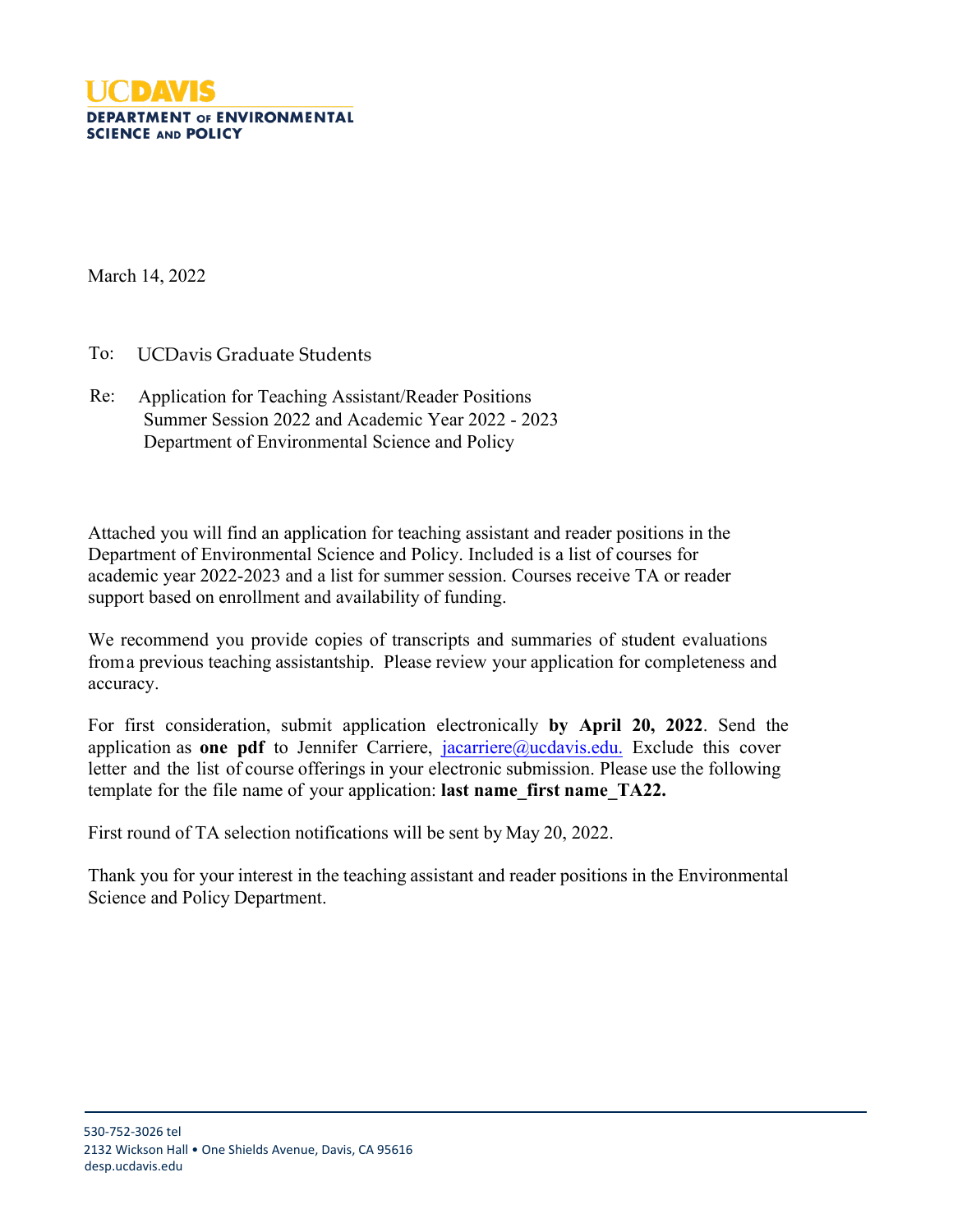### Environmental Science and Policy (ESP) TA Supported Courses Academic Year 2022-2023

**ESP 1 Environmental Analysis.** (Fall) Analysis of the biological, physical, and social interactions, which constitute environmental problems, such as food productions, energy development and conservation, pollution, and the conservation of natural environments. TA leads discussion sections. Prefer applicants with demonstrated expertise in both natural sciences and policy analysis.

**ESP 10 Current Issues in the Environment.** (Winter) The science behind environmental issues, and policies affecting our ability to solve domestic and international environmental problems. General Education course. Applicants should have demonstrated communication skills; some background in both natural and social sciences is preferred.

**ESP 100 General Ecology.** (Fall, Winter) Ecological principles of biological systems, emphasizing populations and ecosystems. Applicants should have graduate level ecology and calculus.

**ESP 106 Environmental Data Science.** (Winter) Programming with environmental data using R. Understanding data types, loops, branching and functions. Reproducible workflows and version control to import, organize, explore, analyze and visualize environmental data.

**ESP 110 Principles of Environmental Science.** (Winter) Application of physical and chemical principles, ecological concepts, and systems approach to policy analysis of atmospheric environments, freshwater and marine environments, land use, energy supplies and technology, and other resources. TA principally leads problem-solving sessions; physics background is necessary.

**ESP 121 Population Ecology.** (Winter) Development of exponential and logistic growth models for plant and animal populations, analysis of age structure and genetic structure, analysis of competition and predator-prey systems. Emphasis is on developing models and using them to make predictions and solve problems.

**ESP 151 Limnology.** (Spring) The biology and productivity of inland waters with emphasis on the physical and chemical environment.

**ESP 151L Limnology Laboratory.** (Spring) Limnological studies of lakes, streams, and reservoirs with interpretation of aquatic ecology.

**ESP 160 The Policy Process.** (Spring) Alternative models of public policy making and application to case studies in the U.S. and California. Some knowledge of policy theory, social science research, and realworld policy experience is preferred. Good writing and organizational skills are also necessary. TA will lead discussion sections, grade exams, and moderate online content through Canvas.

**ESP 161 Environmental Law.** (Fall, Spring) Introduction for non-law school students to some of the principal issues in environmental law and the judicial interpretation of some important environmental statutes. Completion of environmental law course or  $2<sup>nd</sup>$  year law student standing required.

**ESP 162 Environmental Policy.** (Winter) Compares economic with socio-cultural approaches to the causes of environmental problems and strategies for addressing them. Includes different approaches to the policy process, policy instruments, and environmental behavior. Applies these principles to several problems. TA leads laboratory exercises and problem solving sessions. An economics background is necessary.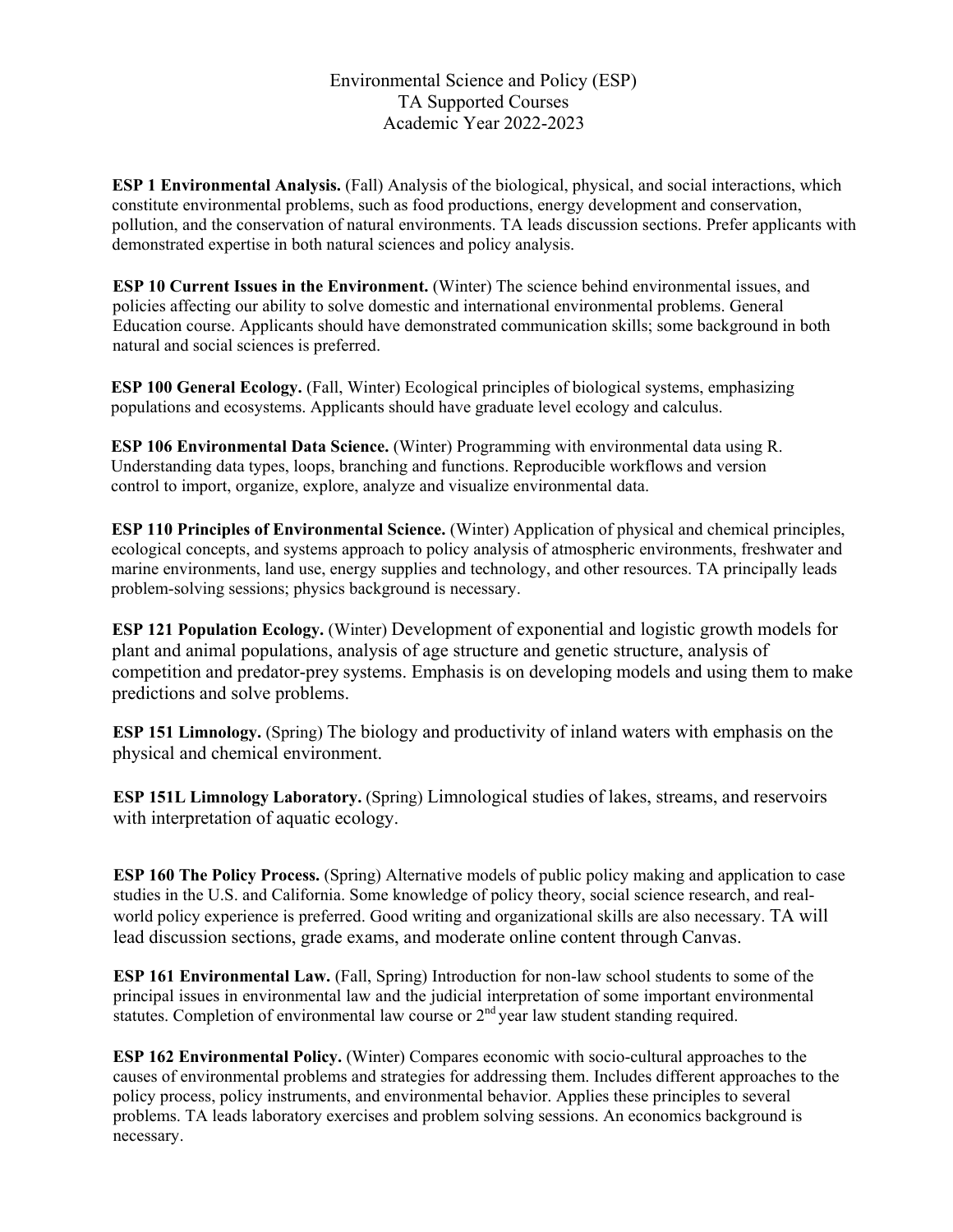**ESP 165 Climate Policy.** (Spring) Models, data and assumptions behind competing arguments regarding societal response to the prospect of climate change at the state, national and international level from economic, ethical and policy science perspectives. An economics background is necessary.

**ESP 166 Ocean and Coastal Policy.** (Fall) Overview of U.S. and International Ocean and coastal policy,including energy, coastal land-use and water quality, protected areas and species.

**ESP 168A Methods of Environmental Policy Evaluation.** (Fall) Examination of issues, concepts and methods applicable to environmental policy evaluation. Requires experience in policy and economic analysis.

**ESP 168B Methods of Environmental Policy Analysis.** (Winter) Continuation of course 168A, with emphasis on examination of the literature for applications of research and evaluation techniques to problems of transportation, air and water pollution, land use, and energy policy. Students will apply the methods and concepts by means of a major project.

**ESP 171 Urban and Regional Planning.** (Spring) How cities plan for growth in ways that minimize environmental harm. Standard city planning tools (general plan, zoning ordinance) and innovative new approaches. Focus on planning requirements and practices in California. Relationships between local, regional, state, and federal policy. Some knowledge of city planning or public policy preferred.

**ESP 172 Public Lands Management.** (Fall) Investigation of alternative approaches to public lands management by Federal and state agencies. The role each agency's legislation plays in determining the range of resource allocations. Public policy and economics background necessary.

**ESP 174 Environmental Justice Policy & Practice.** (Spring) History and frameworks of environmental justice; environmental justice policy; methods of spatial analysis. Emphasis on California and the United States. Experience using GIS for social science data and familiarity with public data sets relevant to environmental justice required.

**ESP 178 Applied Social Research Methods.** (Winter) Research methods for analysis of urban and regional land use, transportation, and environmental problems. Requires experience and background in methods for social research (surveys, statistics, demographic methods), as well as intermediate statistics.

**ESP 179 Environmental Impact Reporting.** (Winter) Methods of analysis used in environmental impact reporting. Biological or social science background necessary.

**ESP 191A Workshop on Food System Sustainability.** (Winter) First in a two-quarter senior capstone course sequence. Identify projects addressing specific problems and opportunities of sustainable agriculture and food-systems, form multidisciplinary teams, and identify and consult with key stakeholders to understand their needs and concerns. Familiarity with the learning objectives of the Sustainable Agriculture and Food Systems major would be beneficial. Requires commitment to TA both ESP 191A and ESP 191B.

**ESP 191B Workshop on Food System Sustainability.** (Spring) Continuation of ESP 191A. Student teams conduct analyses of a specific issue in sustainable agriculture or food systems, prepare a critical assessment of technological, economic, environmental, and social dimensions of options for action and present their resultsto stakeholders. Familiarity with the learning objectives of the Sustainable Agriculture and Food Systems major would be beneficial. Requires commitment to TA both ESP 191A and ESP 191B.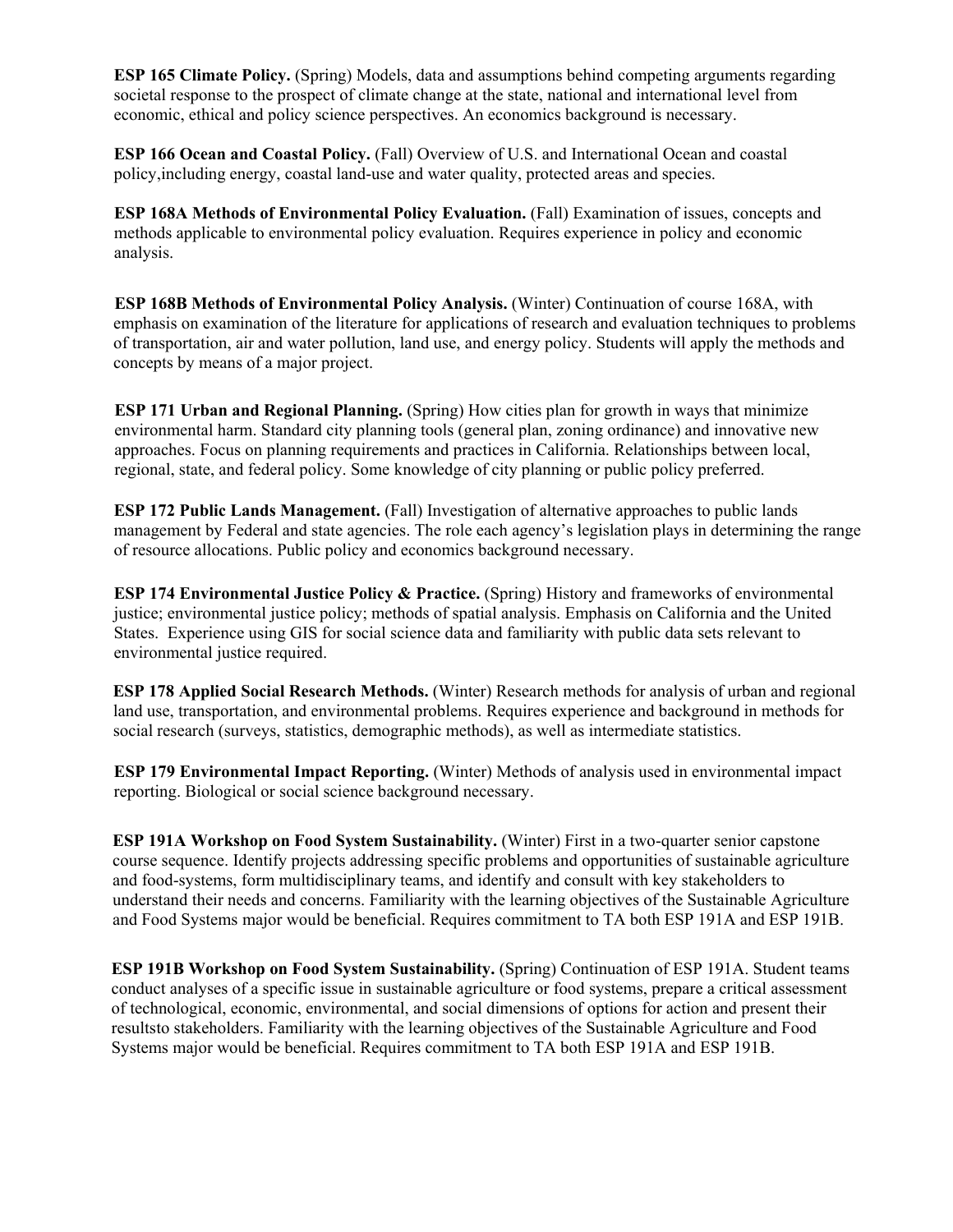**ESM 195 Integrating Environmental Science and Management.** (Spring) Practical aspects of environmental improvement through integrated analyses of contemporary issues or problems associated with advocacy, regulation, science and resource management from the perspectives of the physical and ecological sciences and current policy/management. This is a capstone course.

**ECL 200A Principles and Application of Ecological Theory.** (Fall) Critical evaluation of ecological theory and applications to ecological management. Historical development of ecological theory emphasized. Applicants need a good working knowledge of ecology, having taken ECL200A&B or equivalent. Must be capable of runningstudent discussions and explaining the fundamental theorems and models of ecology and evolution to graduate students.

**ECL 200B Principles and Application of Ecological Theory.** (Winter) Continuation of course 200A.Critical evaluation of theory and application in the areas of ecological adaptation and system plasticity, spatial and temporal scales, ecological energetics,and systemdynamics.Synthesis of ecological theory into testable principles. Requires a good working knowledge of ecology, having taken ECL200A&B or equivalent. Must be capable of leading student discussions and explaining the fundamental theorems and models of ecology and evolution to graduate students.

#### **Environmental Science and Policy (ESP) TA Supported Courses Summer Session2022**

ESP179 (Summer Session I): 50% TA

ESP 1 (Summer Session II): 50% TA

ESP100 (Summer Session II): 50% TA

ESP171 (Summer Session II): 25% TA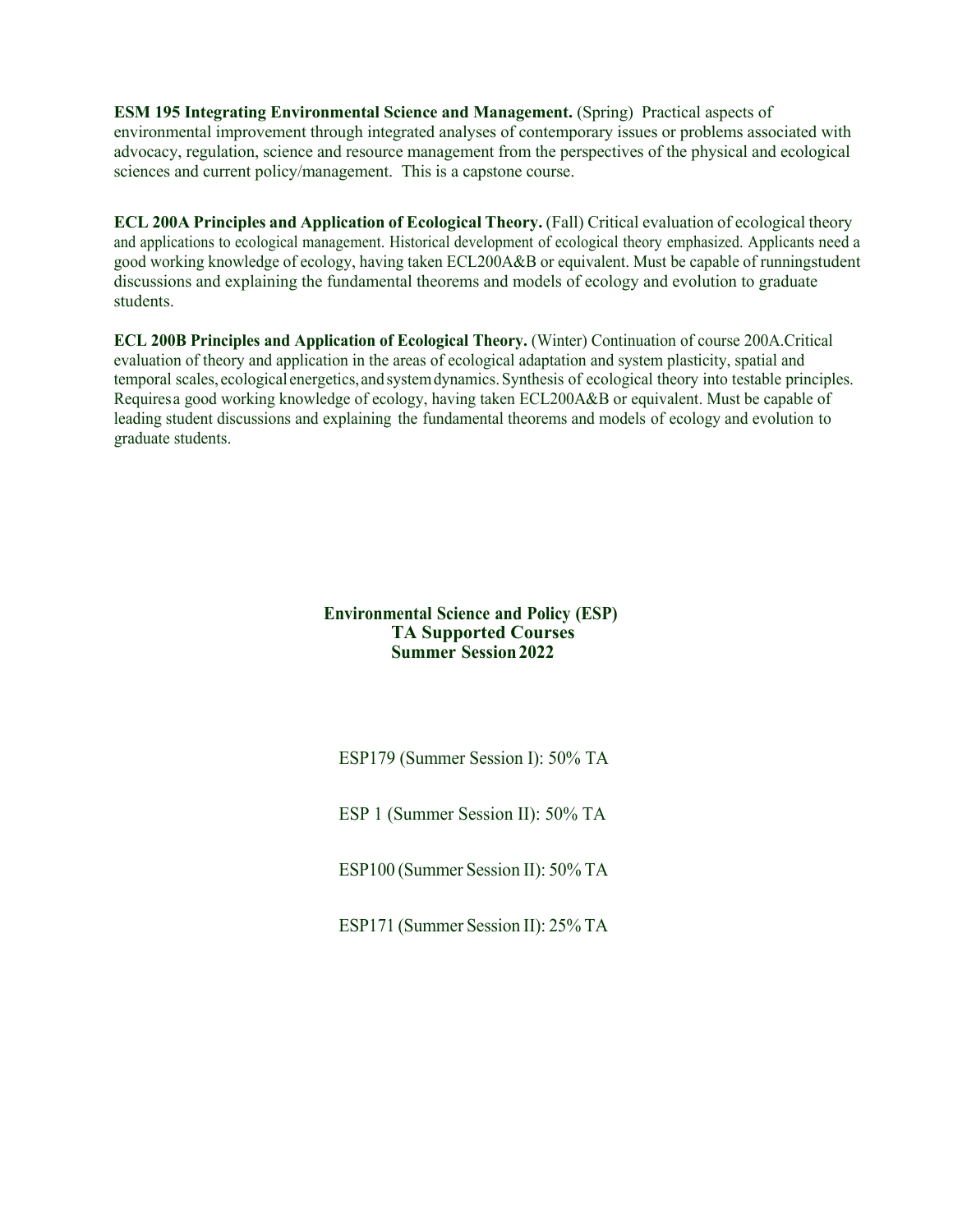# **Environmental Science and Policy Teaching Assistant and Reader Application Academic Year 2022-2023**

| Name:      | Current Full-Time Registered Grad<br>Student Entering Fall 2022 |
|------------|-----------------------------------------------------------------|
| Email:     |                                                                 |
|            | Major Professor:                                                |
| Telephone: |                                                                 |
| Home Dept: | Graduate Program:                                               |

List course numbers for which you are qualified and seek appointment, in order of personal priority. Justify each of your choices on the next page.

# COURSE and AVAILABILITY

|               | First Choice | Second Choice | Other Courses of Interest |
|---------------|--------------|---------------|---------------------------|
| Summer $2022$ |              |               |                           |
| Fall 2022     |              |               |                           |
| Winter 2023   |              |               |                           |
| Spring 2023   |              |               |                           |

## SUMMARY OF TEACHING EXPERIENCE, INCLUDING UCD. Indicate TA or Reader.

| Institution | Course | Quarter/Year | Instructor |
|-------------|--------|--------------|------------|
|             |        |              |            |
|             |        |              |            |
|             |        |              |            |
|             |        |              |            |

I have taken the TA Orientation course through the Center for Educational Effectiveness (year): I plan to take the TA Orientation course through the Center for Educational Effectiveness (year):

List of attachments recommended:

- Graduate and undergraduate transcripts, if available.
- Summaries of evaluations from previous teaching experience, as available.